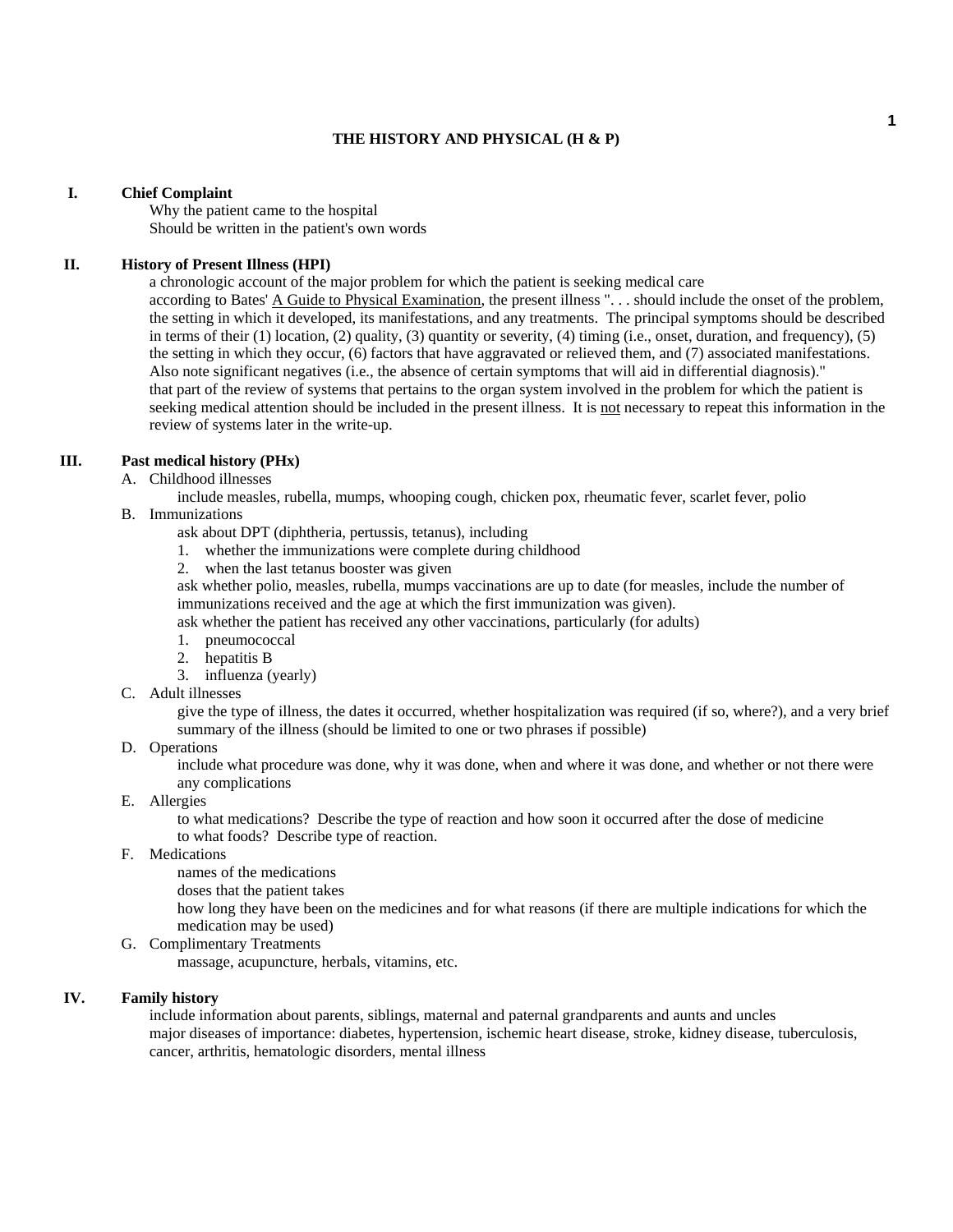#### **V. Social history**

 education, occupation, who the patient lives with, financial situation travel

 cigarette smoking expressed in number of pack years (number of packs smoked per day multiplied by the number of years that the patient has smoked gives you the number of pack years); if the patient has quit smoking, note how long ago.

 alcohol (what kind of liquor patient drinks, how much is drunk daily, and for how long has this pattern been going on) illicit drugs of any kind

sexual history

# **VI. Review of Systems**

General: Usual weight, recent weight change, weakness, fatigue, fever, night sweats, anorexia, malaise

 Skin: Color changes, pruritus, bruising, petechiae, infections, rashes, sores, changes in moles, changes in hair or nails Head: Headache, head injury

Eyes: Vision, glasses/contact lens, date of last eye examination, pain, redness, excessive tearing, double vision (diplopia), floaters (spots in front of eyes), loss of any visual fields, history of glaucoma or cataracts

Ears: Hearing loss, change in hearing, ringing in ears (tinnitus), ear infections

Nose and Sinuses: Frequent colds, nasal stuffiness, hay fever, nosebleeds (epistaxis), sinus trouble, obstruction, discharge, pain, change in ability to smell, sneezing, post-nasal drip, history of nasal polyps

 Mouth and throat: Soreness, dryness, pain, ulcers, sore tongue, bleeding gums, pyorrhea, teeth (caries, abscesses, extractions, dentures), sore throat, hoarseness, history of recurrent sore throats or of strep throat or of rheumatic fever

Neck: Lumps, swollen lymph nodes or glands, goiter (thyroid enlargement), pain

Lymphatics: Swollen lymph nodes in neck, axillae, epitrochlear areas, or inguinal area

Breasts: Lumps, pain, nipple discharge, self-examination, enlargement in men or children (gynecomastia)

- Pulmonary: Cough (duration, association with sputum production), change in chronic cough, trouble breathing (dyspnea), wheezing, coughing up blood (hemoptysis), pain with taking a deep breath (pleuritic chest pain), blue discoloration of lips or nailbeds (cyanosis), history of exposure to TB, history of a previous TB skin test and the results if done, recurrent pneumonia, history of environmental exposure
- Cardiovascular: Chest pain (including details), dyspnea, paroxysmal nocturnal dyspnea (abbreviated "PND"; patient will describe shortness of breath that improves when he or she sits up and dangles feet off the bed), orthopnea (patient has to sleep on pillows to prevent shortness of breath; quantitate by the number of pillows that the patient sleeps on), edema, palpitations, hypertension, known heart disease, history of a murmur, history of rheumatic fever, syncope or near syncope, pain in posterior calves with walking (claudication), varicosities, thrombophlebitis, history of an abnormal electrocardiogram
- Gastrointestinal: Trouble swallowing (dysphagia), pain with swallowing (odynophagia), nausea, vomiting, vomiting blood (hematemesis), food intolerance, indigestion, heartburn, change in appetite, sensation of filling up earlier than usual (early satiety),frequency and character (formed vs. loose) of bowel movements, changes in bowel pattern, rectal bleeding, passing black tarry stools (melena), constipation, diarrhea, abdominal pain, excessive belching or passing of gas, hemorrhoids, jaundice, liver or gallbladder problems, history of hepatitis

 Urinary: Blood in urine (hematuria), pain on urination (dysuria), frequency, suprapubic pain, costovertebral angle (CVA) tenderness, frequent urination at night (nocturia), passing large volumes of urine on a frequent basis (polyuria), stones, inguinal pain, trouble initiating urinary stream, incontinence, history of urinary tract infections

 Genital tract (male): Penile discharge, lesions, history of sexually transmitted disease (STD), testicular pain, testicular swelling, scrotal mass, infertility, impotence, change in libido, sexual difficulties, hernias

- Genital tract (female): Age of menarche, last menstrual period, cycle (number of days; how much bleeding, intermenstrual bleeding, postcoital bleeding, pain with intercourse (dyspareunia), vaginal discharge, pruritus, contraceptive use, history of STD's, last Pap smear and results, age at menopause, postmenopausal bleeding, infertility, change in libido, sexual difficulty, pregnancies (including live births and abortions - both spontaneous and induced, complications of pregnancy particularly if these are diabetes or hypertension
- Musculoskeletal: Joint pains or stiffness, arthritis, gout, backache, joint swelling or tenderness or effusion, limitation of motion, history of fractures
- Neurologic: Fainting, blackouts, seizures, paralysis, local weakness, numbness, tingling, tremors, memory changes, headaches, vertigo or dizziness, muscle atrophy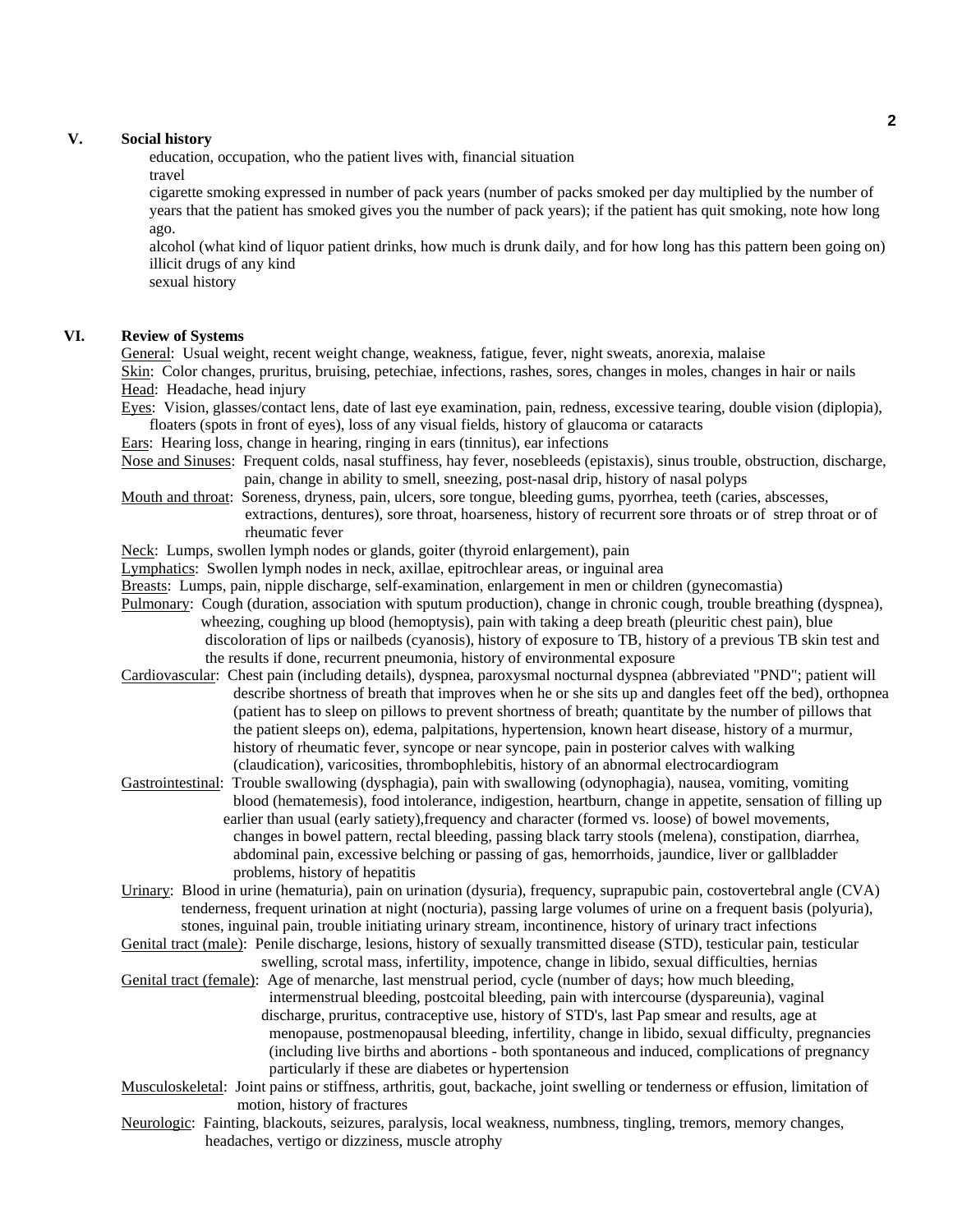- Psychiatric: Anxiety, nightmares, nervousness, irritability, depression, insomnia, hypersomnia, phobias, tension. If there are any clues whatsoever that the patient may be suicidal, may have criminal or other sociopathic behavior, this should be pursued.
- Endocrine: Thyroid trouble, heat or cold intolerance, excessive sweating or flushing, diabetes, excessive thirst or hunger or urination

Hematologic: Anemia, easy bruising or bleeding, past transfusions and reactions

#### **VII. Physical examination**

- 1. Vital signs
- 2. General appearance
- 3. Skin
- 4. HEENT
- 5. Neck
- 6. Nodes
- 7. Breasts
- 8. Chest
- 9. Heart
- 10. Abdomen
- 11. Back/spine
- 12. Extremities, including exam of pulses
- 13. Genitalia
- 14. Rectal
- 15. Neurologic
	- a. Mental status
	- b. Cranial nerves
	- c. Motor
	- d. Sensory
	- e. Cerebellar; posterior column
	- f. Reflexes
- 1. Vital signs: Blood pressure: Right and left arms; supine and standing (this needs to be done in only one arm) Pulse: including comments about whether regular vs. irregular respirations; temperature (document whether oral or by another route; you may take this from the chart)
- 2. General appearance: Should describe whether the patient appears acutely ill or not, whether patient is oriented (to time, place, and person)
- 3. Skin: Texture, turgor, rash, skin lesions (describe, including location and size if present); icterus, pallor edema, cyanosis
- 4. HEENT: Skull (normocephalic?, atraumatic?, any deformities?)\*, scalp, hair, distribution. Lids (any ptosis?), sclerae (any icterus? muddy appearance?), conjunctivae (pale?, injected, or red?), cornea (opacified?), pupils (PERRLA - Pupils equal, round, react to light and accommodation), light reflex (both direct and consensual), visual acuity, fundoscopic exam (include description of optic disc, retinal vessels, retinal lesions). External auditory canal and tympanic membranes. Nasal septum and whether turbinates are enlarged or reddened, sinus tenderness to palpation and percussion. Lips, tongue, teeth, gums, oral mucosa, breath odor. Tonsils, posterior pharyngeal injection or exudates, uvula (in midline?, moves?)
- 5. Neck: Supple (mobile). Thyroid (palpable?, nodules or masses?, tender?) Trachea (midline?, stridor over it?). Carotids (volume, upstroke, bruits). Jugular venous distention.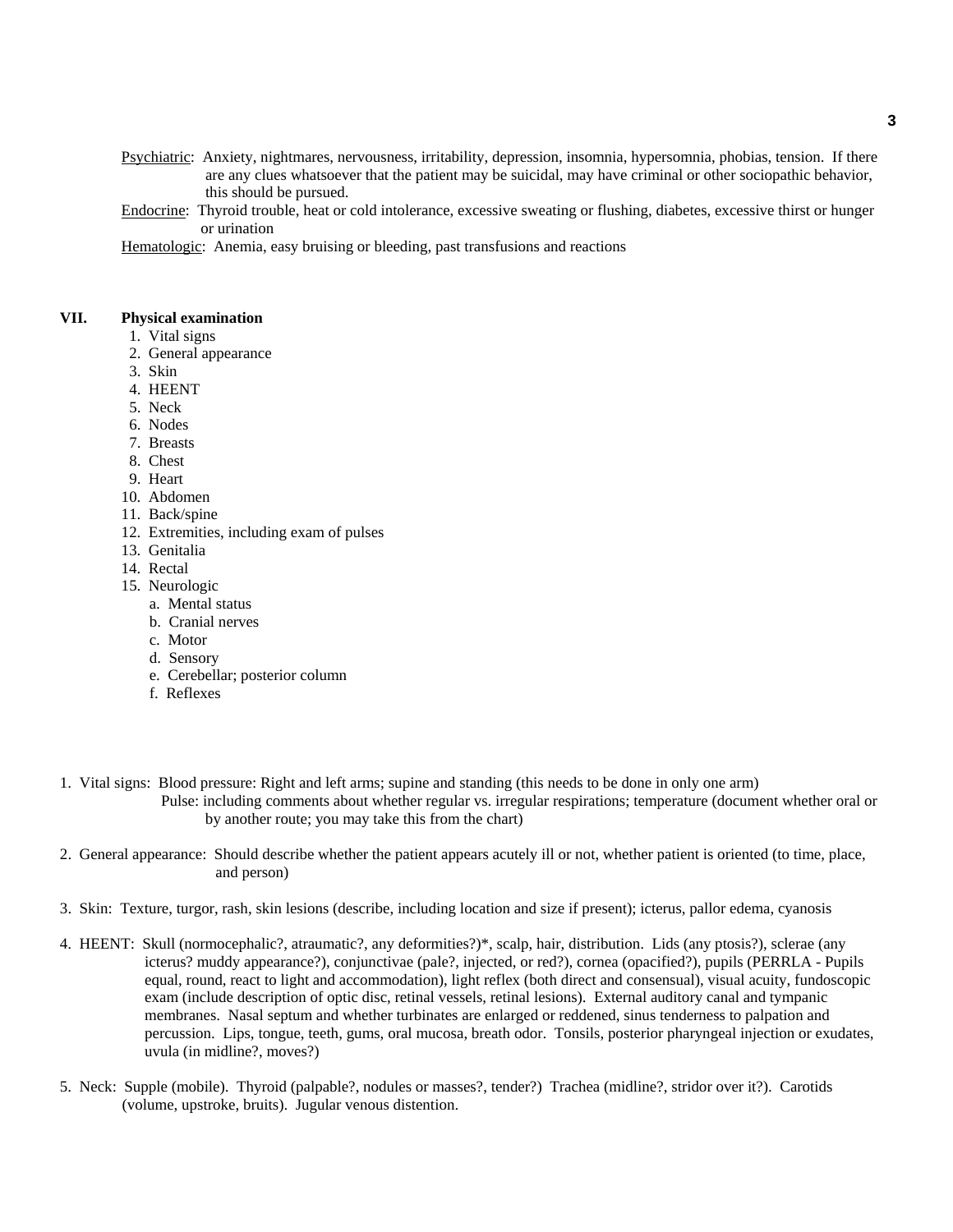- 6. Nodes: Submandibular, submental, pre- and post-auricular, occipital, anterior and posterior cervical triangles, supraclavicular (these nodes should all be checked during the HEENT and Neck exams). During the remainder of the physical, check the following node groups: axillary, epitrochlear, inguinal (You may want to examine these when you are doing the exam of that particular region of the body. Include the description of these nodal regions with the other nodes listed after the "Neck" exam.)
- 7. Breasts: Inspection and palpation, for masses, discharge, or tenderness
- 8. Chest: Inspection: for symmetry of respiratory excursions; for deformities Palpation: for fremitus Percussion: for resonance, hyperresonance, or dullness Auscultation: for normal breath sounds, crackles, wheezes, rhonchi, rubs
- 9. Heart: Inspection: abnormal outward pulsations; visible PMI
	- Palpation: for lifts, heaves, shocks (palpable heart sounds), thrills (palpable murmurs), PMI (point of maximal impulse, which should be described in regard to location on the chest, whether discrete or generalized, whether or not abnormally sustained)
	- Auscultation: rate, rhythm (regular or irregular), heart sounds (S1, S2, S3, S4), murmurs, gallops, rubs, clicks
- 10. Abdomen: Inspection: size, contour, scars, abnormal venous patterns Auscultation: (should be done before palpation), bowel sounds, bruits Percussion: tympany, shifting dullness, fluid wave, liver size (express in terms of number of centimeters of dullness) Palpation: tenderness (rebound?, guarding?), liver, spleen, masses, aortic pulsations, hernia
- 11. Back/spine: mobility, curvature, posture, tenderness, CVA tenderness

12. Extremities: Upper and lower: symmetry, moisture, nails, cyanosis, clubbing, edema, tremor. Joints: swelling, deformities, tenderness, warmth, erythema, effusions, range of motion. Pulses: Carotids (May be listed in this section even though already mentioned under "Neck"), brachial, radial, femoral, popliteal, dorsalis pedis, posterior tibial - use \*Peripheral Pulse Grading Scale shown on page 5.

13. Genitalia: Male - distribution and amount of pubic hair, penile lesions or discharge, circumcised, scrotum, testes for masses or tenderness, epididymis, inguinal canal

 Female - distribution and amount of pubic hair, external genitalia for lesions, discharge, or evidence of inflammation, vagina, cervix, uterus and adnexae (bimanual exam for masses and tenderness), rectovaginal

- 14. Rectal: External lesions, hemorrhoids, fissures, fistulae, sphincter tone, prostate for size and masses and tenderness, masses, stool (color, consistency, occult blood)
- 15. Neurologic: Mental status level of consciousness, behavior, attention and concentration, language, memory, drawings, abstract reasoning (proverb interpretation, similarities, calculations)
	- Cranial nerves II XII (list the cranial nerve and the manner in which it was checked.
		- For example: "Cr nn III, IV, and VI: Full EOM's; intact direct and consensual pupillary reflex"); visual fields
	- Motor gait (regular, toe, heel, tandem), balance, involuntary movements (fasciculations, tremor, chorea,

 posturing), limb tone (spasticity, rigidity, cogwheeling, flaccidity), contracture, strength (grade on a scale of 0 - 5 using Bates' criteria \*\*), muscle bulk (atrophy, hypertrophy), muscle tenderness

- Sensory pinprick, light touch, graphesthesia, sterognosis, double simultaneous touch
- Cerebellar gait for ataxia, finger-to-nose, heel-to-shin, rapid alternating movements; standing with feet together and eyes open

Posterior column - vibratory sensation, position sense, Romberg sign

Reflexes - Deep tendon reflexes: biceps, triceps, brachioradialis, knee jerk, ankle jerk \*\*\*

Pathologic reflexes: Babinski, digital reflexes (Wartenberg, Hoffman), grasp reflex, snout reflex